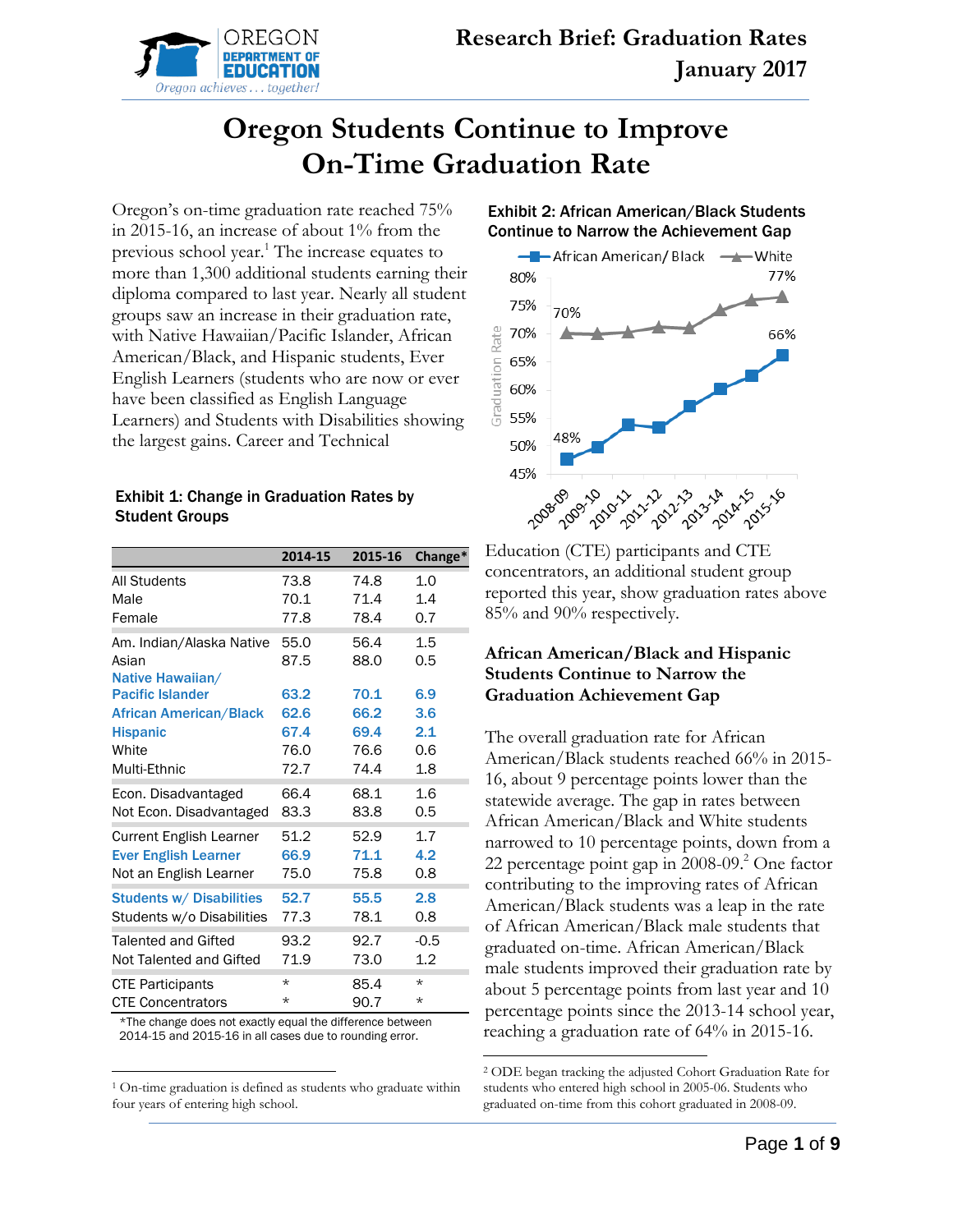#### Exhibit 3: The Achievement Gap between Hispanic and White Students Continues to Narrow



African American/Black female students' graduation rate increased by 2 percentage points from last year, reaching 69% in the 2015-16 school year.

The overall graduation rate for Hispanic students reached 69% in the 2015-16 school year. The gap between Hispanic and White students is also declining, shrinking from 18 percentage points in 2008-09 to 7 percentage points in 2015-16. The continued increase in graduation rates for former English Learners (ELs) is one factor pushing the overall Hispanic graduation rate higher. About 43% of Hispanic students in the cohort were former ELs, and another 14% were





current ELs. While students who enter high school still needing English language development services had an on-time graduation rate of 53%, former English Learners graduated at a rate of 78%, two percentage points higher than the overall state average.

### **Economically Disadvantaged Students Continue to Struggle**

Economically disadvantaged (ECD) students graduated at a rate of 68%, about 16 percentage points lower than not economically disadvantaged students. The gap between economically disadvantaged students and their peers has been particularly difficult to narrow, having fluctuated over the past 8 years to as to as many as 18 percentage points and as few as 12 percentage points.

Looking deeper into this gap, economically disadvantaged males lag far behind all other students, with a graduation rate of 64% in 2015- 16. The graduation rate for economically disadvantaged females is also below the state average, but is about 9 percentage points higher than that of economically disadvantaged males. The gender gap for not economically disadvantaged students is much smaller.



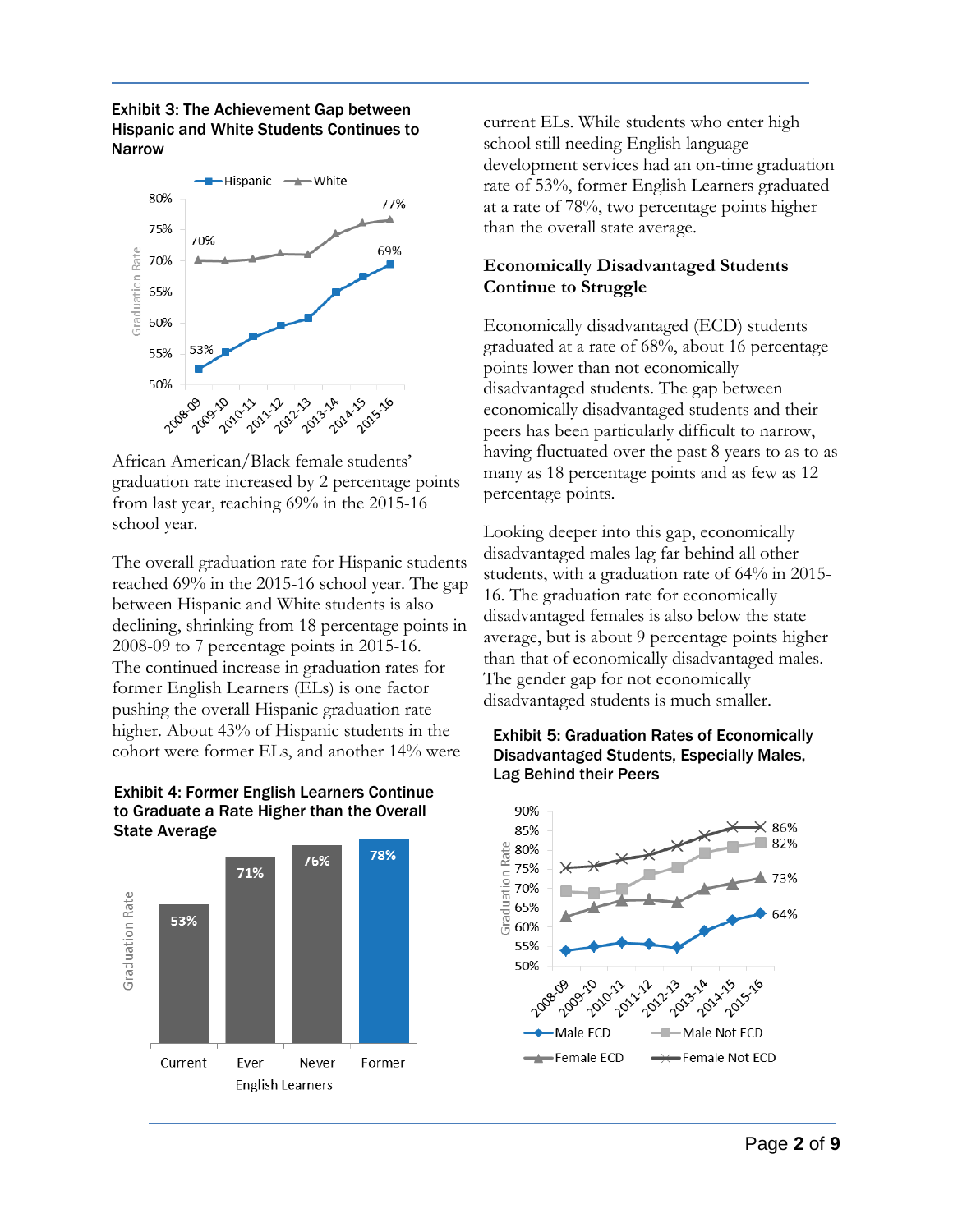# **Examples of Success from Oregon High Schools**

ODE staff spoke with principals from ten high schools that have significantly improved their graduation rates, consistently maintained high graduation rates, or have narrowed the gap in graduation rates among student groups. The following summaries share highlights from the interviews with Aloha High School in Beaverton, Canby High School, Century High School in Hillsboro, David Douglas High School in east Portland, Jefferson High School in Jefferson, Lebanon High School, Milwaukie High School, Oakland High School, Parkrose High School in east Portland, and Wilson High School in Portland. While different strategies and methods were used in each school, some themes that emerged in multiple schools included:

- Quality staff committed to continuously improving instruction,
- Using data systematically to drive decision-making processes,
- Providing a variety of electives and other activities to engage students, and
- A focus on addressing students' non-academic needs.





### **Aloha High School – Beaverton School District**

Aloha High School's overall graduation rate reached 76% in 2015-16. Graduation rates for economically disadvantaged students have been rising since 2012-13, climbing from  $61\%$  to  $71\%$ . Graduation rates for African American/Black students have improved over the last 2 years, rising from 62% to 81%.

One priority for Aloha staff is to make the school a nurturing, kind, safe, and positive space for all students. Students come to school with a

variety of social/emotional, mental health, and other basic needs that must be addressed so that they can focus on learning. Aloha partners with local businesses and churches to make sure students have clothing, enough to eat, and necessary school supplies. Many students take a wellness class where they learn about things like yoga and mindfulness. In addition, two social workers are on staff to help students navigate these challenges.

Aloha staff also focus on developing "grit" and a growth mindset in students. They help students discover their passion and then teach them how hard they will need to work to succeed. The school honors 12 students three times a year for their grit or their ability to succeed despite difficult circumstances. Aloha alums who are excelling and personifying a commitment to excellence are highlighted through a series of interviews and videos that are then shared with students.

Finally, Principal Kenneth Yarnell praised the quality of instruction Aloha's teachers provide students. Over the past few years, teachers started using the Advanced Via Individual Determination (AVID) framework to hone their skills and develop new ways to engage students. Aloha's leadership team believes that change in graduation rates is dependent on quality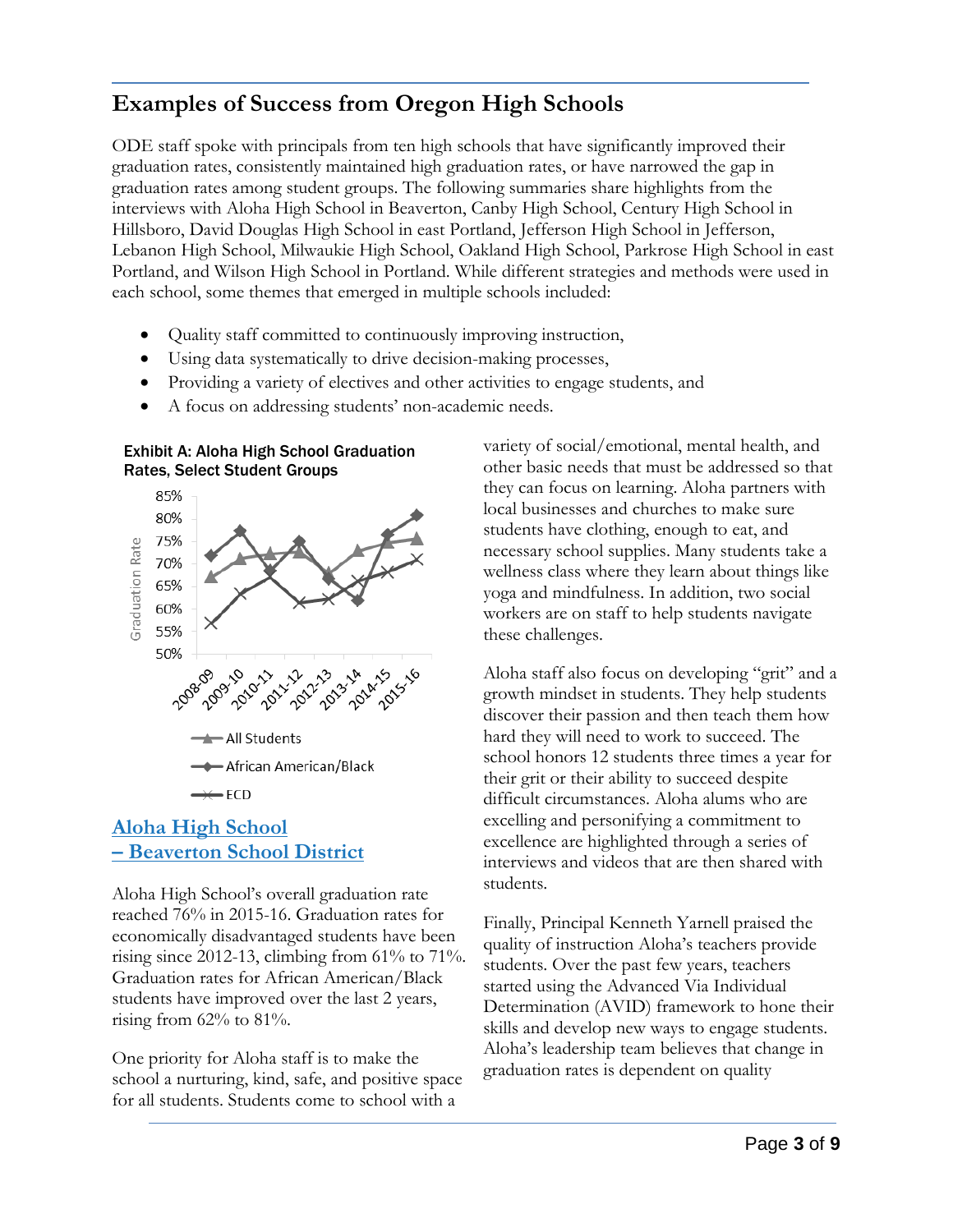instruction. Therefore, every effort should be made to support and encourage teachers.

## **Canby High School – Canby School District**

Canby High School has made steady progress in closing the high school graduation rate for Hispanic students. In 2008-09 the graduation rate gap between Hispanic and white students was 21 percentage points. The gap decreased and increased slightly through 2012-13, then over the next three years closed completely. In 2015-16, the Hispanic graduation rate was 91 percent, more than a full percentage point higher than the rate for white students.

#### Exhibit B: Canby High School Graduation Rates, Select Students Groups



Greg Dinse, who is in his second year as principal of Canby High School, cites a number of factors for their progress. All ninth-graders start with freshman orientation, a mandatory after-school program, meeting two days a week, that gives students a strong start in high school.

Canby has made student equity a priority. All staff receive equity training—and the school looks for candidates with an equity focus when hiring new staff—all with the goal of reducing student achievement gaps. As part of its gapclosing efforts, the school has concentrated on Latino students over the past 5 years, creating a student advisory council and a club to specifically get input from Latino students.

Principal Dinse also credit's Canby's CTE program for a significant share of the school's success. By marrying their CTE program with the school's career center, they help students keep a focus on what comes after high school. Canby also helps reinforce student career aspirations with the state's largest ASPIRE mentoring program and with tutoring centers in science, math, and English language arts that provide academic support in the context of students' career goals.

Taken together, these efforts at Canby High School, along with a growing sense of community solidarity and support, have succeeded in eliminating the graduation rate gap between Latino and other students. Students and staff at Canby High School call this **CATS**— **C**ougars **A**chieving **T**ogether = **S**uccess.

# **Century High School – Hillsboro School District**

Century High School principal Martha Guise attributes her school's success to strong collaboration among staff and to a strong AVID program that has been at the school for 9 years. As a result, Century has consistently had a high overall graduation rate and also has closed the



# Exhibit C: Century High School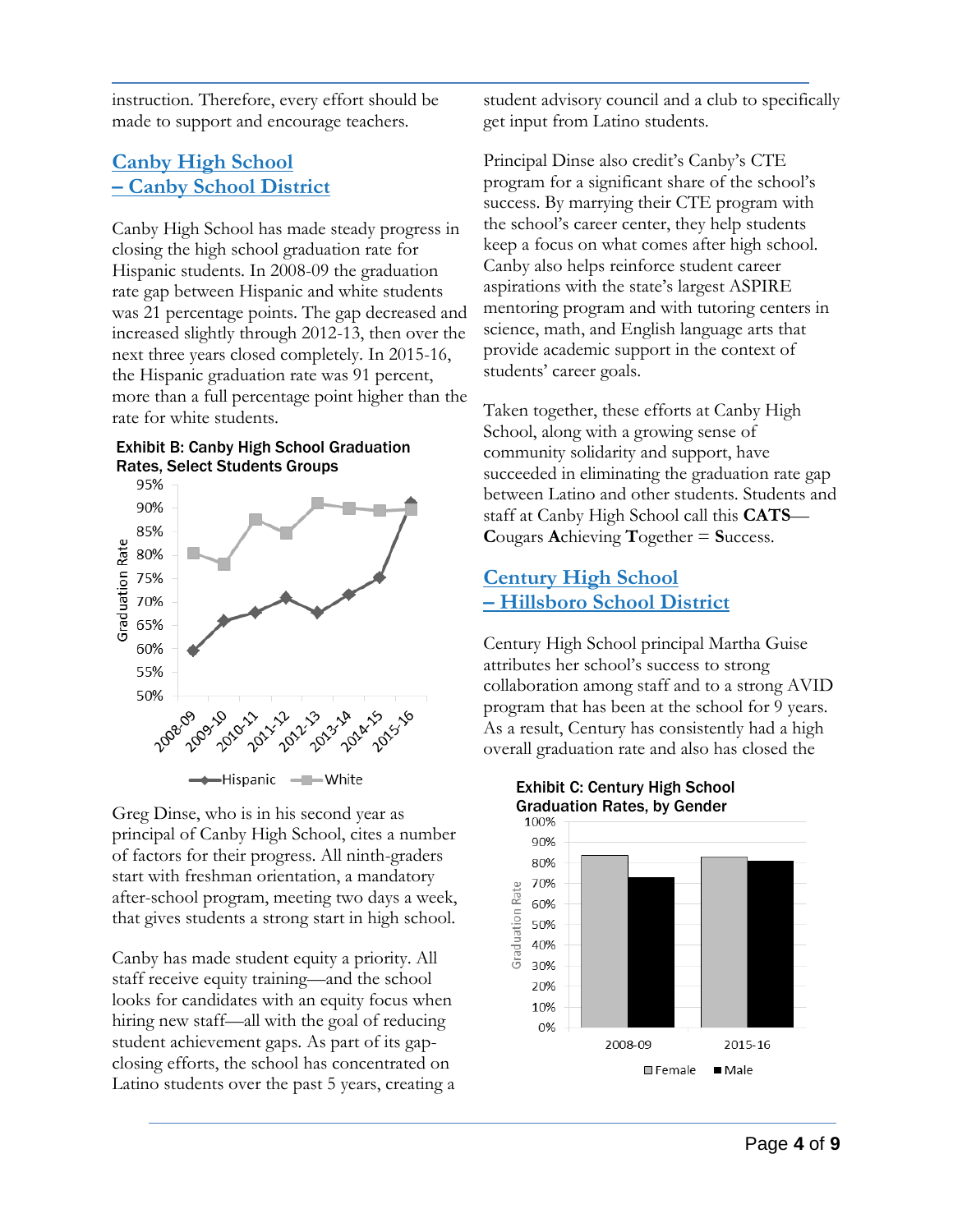gap for African American/Black students, Hispanic students, and male students.

Principal Guise says the school's success is a result of ongoing work that continually refines practices that show results. One example is the school's credit recovery program, called "Options," which focuses on gaining academic proficiency rather than simply gaining credit. Another key practice is the "Care Team" model where counselors, administrators, case managers, school resource officers, and other community partners focus on indicators of student disengagement so they can intervene early. The school also has a "care coordinator," one of 4 in the district who coordinate community resources to assist students and their families.

### Exhibit D: Century High School Graduation Rates, Select Student Groups





In 2015-16, 63% of Century's seniors applied to college, and in 2016-17 it reached 100%. Principal Guise attributes that increase to counselors, who she describes as the key to effective student engagement in college and career planning. Century also promotes engagement in athletics, activities, and a variety of clubs based on student interest.

# **David Douglas High School – David Douglas School District**

David Douglas High School continued to show impressive growth in its overall graduation rate,

which reached 77% in 2015-16. Growth in many student groups contributed to the overall growth. The graduation rate for African American/Black students reached 73%, Hispanic students reached 78%, and economically disadvantaged students reached 77%.

### Exhibit E: David Douglas High School Graduation Rates, Select Student Groups



Principal John Bier explained that this year was the first year of a three-year goal to raise their graduation rate above the national average. Quality staff, data-driven practices, and being creative about getting kids on-track all help students at David Douglas succeed.

Bier said, "We have really good teachers. In terms of execution of lessons, but also in terms of how relational they are with kids." Staff continually work on improving instruction. Most teachers have been trained using 'Constructing Meaning' over the past few years, a particular instructional method that is working well at David Douglas. They are successfully engaging students using well-crafted lessons and by showing a passion for their subject. This helps teachers build strong connections with students.

The school's data team reviews student data in detail every month to make sure students are staying on-track. The credit retrieval program has been particularly helpful in helping students who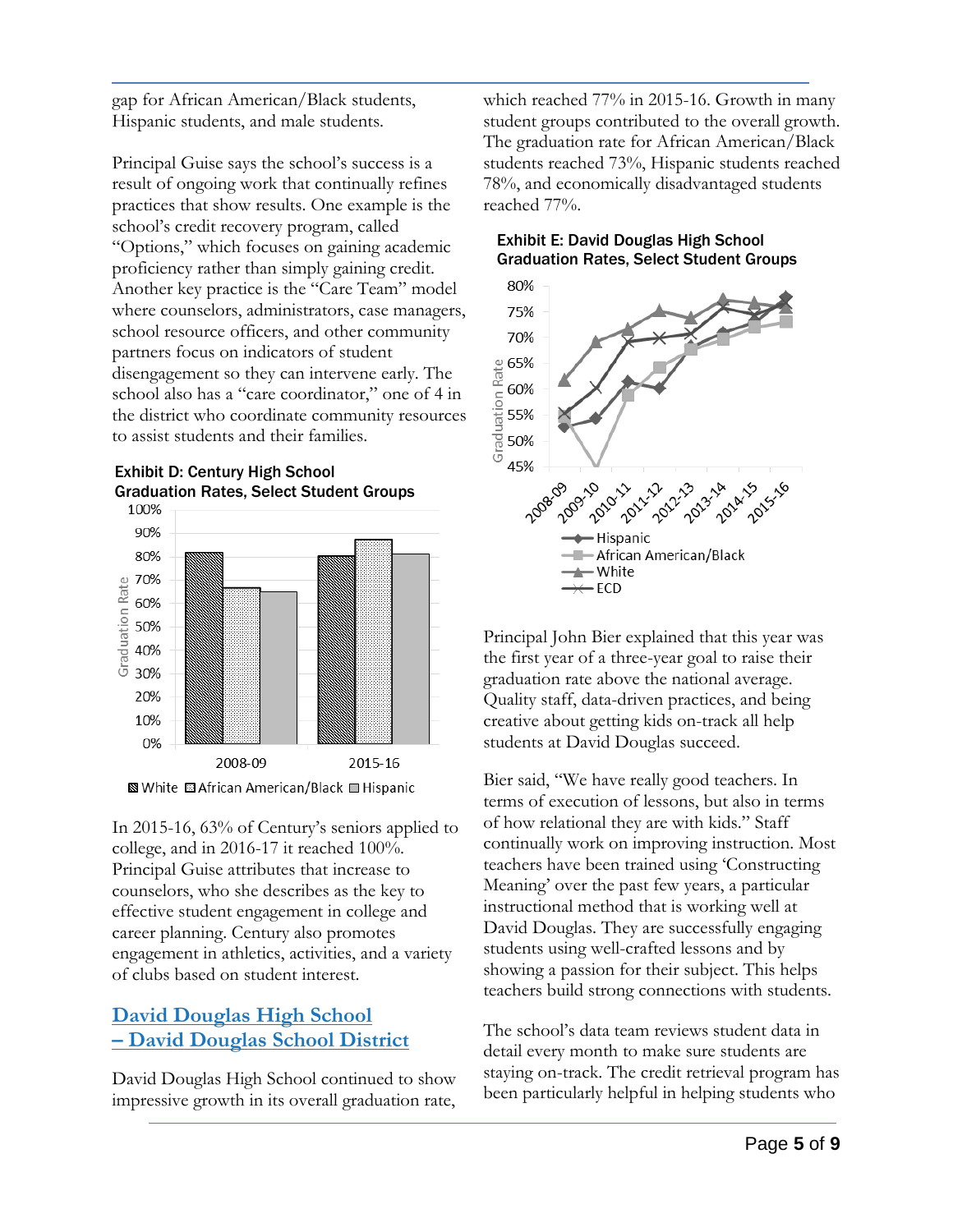do get off-track.

A big piece of keeping students on-track is keeping them engaged. David Douglas has a variety of after-school and summer school activities. Some of these are made possible by a 21<sup>st</sup> Century Learning grant. In addition, leaders are working on providing more CTE classes. All of these options help students find connection points with the school and help them stay engaged.

# **Jefferson High School – Jefferson School District**

Jefferson High School's overall graduation rate and its graduation rate for students who are economically disadvantaged has remained above 80% over the last eight years. The graduation rate overall was 93% in 2015-16, and 92% for economically disadvantaged students.

Cathy Emmert remembers her staff being very motivated to improve graduation rates when she when she became principal at Jefferson High School. They all agreed it was time to make some changes to make sure more students graduated. Some of the key strategies that led to the improvement include focusing on keeping students on-track from the start, providing teachers with regular time to collaborate and develop interventions, and providing engaging classes and opportunities beyond the core subject areas.

At the core of the school's transformation is the PRIDE period. During this daily period, students meet with staff and adults in small groups to receive help in the subjects they need. Students also review grades with a staff member weekly during this period. Ratios of students to adults are lowest for freshman, about 10 to 1, because keeping students on-track at from the start is a key step to graduation.

Another key to Jefferson's success is providing time for teachers to meet on a weekly basis in professional learning communities. During these meetings, teachers review student data, identify

### Exhibit F: Jefferson High School Graduation Rates, Select Student Groups



interventions for the classroom, and collaborate to find other ways to help students succeed.

Jefferson has also maintained a wide variety of electives and clubs to help keep students engaged. Principal Emmert noted they even have a Race Car Club.

# **Lebanon High School – Lebanon School District**

Lebanon High School's Hispanic student population grew from 13% of the total to 29% between 2008-09 and 2015-16. Over that period, the graduation rate for Hispanic students rose from 16% to 75%, a rate higher than for the overall student population. The rate for Lebanon's economically disadvantaged students also rose dramatically, from 34% to 65%.

The school's principal, Brad Shreve, attributes much of Lebanon High's success to partnerships with AVID, Equal Opportunity Schools, and the College Board. Working with these organizations, Lebanon has increased the number of students taking Advanced Placement (AP) courses and has helped shift the school's values, culture, and mindset to one of high expectations for achievement among students and staff. The number of students taking AP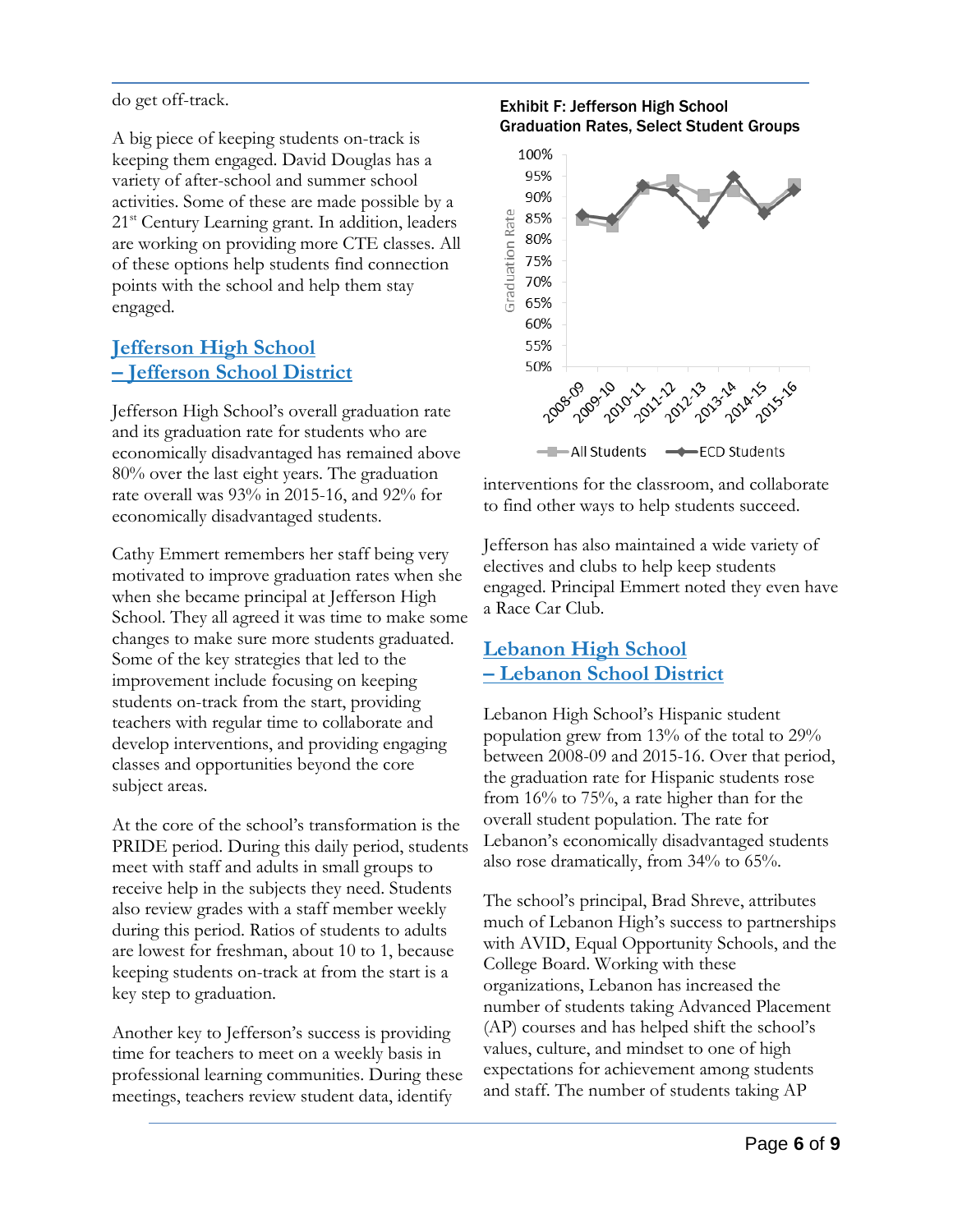



classes has quadrupled in the past 4 years. Staff provide extra support for struggling students, and each students has two adults following their progress so help can be provided early.

The school has also started Latino affinity group meetings (with translators) and AVID parents' nights to help engage parents more closely in their children's education. Principal Shreve also says a thriving CTE program and electives such as music, art, and drama help keep school relevant for students.

### **Milwaukie High School – North Clackamas School District**

Milwaukie High School's graduation rate for Hispanic students was 46% in 2008-09 but reached 72% in 2014-15 and remained there in 2015-16. That dramatic increase closed the gap between Hispanic and white students from nearly 29 percentage points in 2008-09 to **less than 1 percentage point** in 2015-16. Principal Mark Pinder attributes Milwaukie's success primarily to a district-wide focus on equity and to a staff that is culturally competent, creating a welcoming environment for both students and parents.

Keys to helping to create this more welcoming

environment are having Spanish-speaking staff to greet and assist parents and the creation of a Latino parent group. Principal Pinder also points to his staff's efforts to identify the academic subjects in which each student needs extra support, and to a positive social environment at school, as the key elements in keeping students engaged and in closing the achievement gap.



### Exhibit H: Milwaukie High School Graduation Rates, Select Student Groups

# **Oakland High School – Oakland School District**

Oakland High School's graduation rate for all students reached 100% in the 2015-16 school year. Oakland has maintained graduation rates above 85% since the 2011-12 school year, including for economically disadvantaged students.

Principal Jeff Clark emphasized that Oakland's success comes from making each student feel "important and noticed, and still holding them accountable." Some of the strategies Clark uses to accomplish this goal at Oakland include focusing on relationships with students, monitoring data, providing a variety of electives, and a focus on engaging instruction.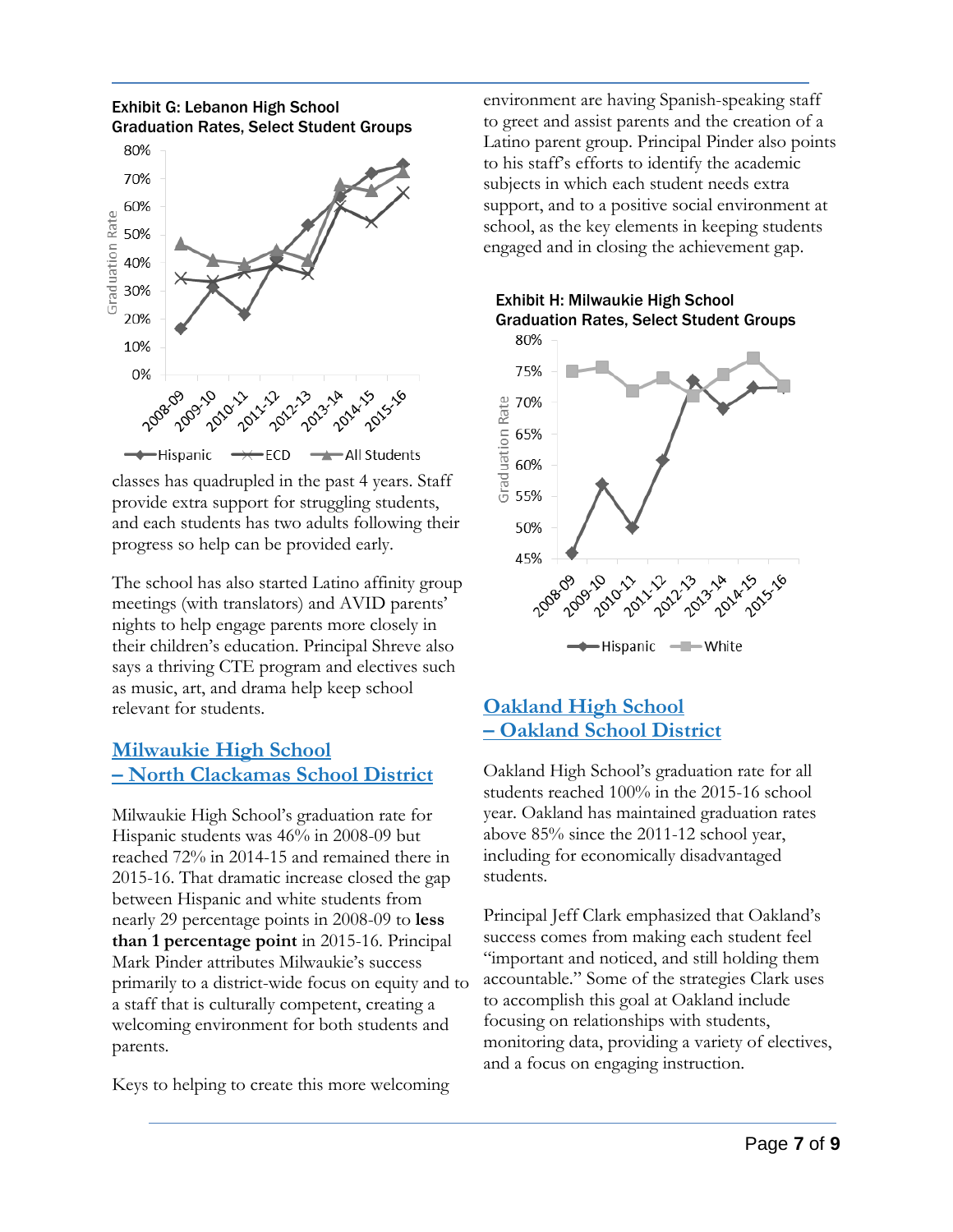

Clark ensures that every student has positive relationships with staff that go beyond the classroom. Many students are connected with a coach or a staff member that helps with a club. He tracks those types of relationships with a spreadsheet and then makes sure staff reach out and form connections with any student who does not appear to have a connection with an adult at the school.

Superintendent Nanette Hagen said that reviewing data and creating action plans based on those data is a core piece of Oakland's commitment to continuous improvement at a district level. At the high school, teachers review student data in order to inform adjustments to instructional goals every 4 to 5 weeks. A key data point at Oakland is its attendance rate. The schoolwide attendance rate is posted daily. Students earn rewards, like longer lunch periods, by collectively meeting or exceeding the school's attendance goals.

Student engagement is also a priority. For one of their newest improvement efforts, Oakland is partnering with the Institute for Research and Reform in Education to work on student engagement and to make instruction more student-centered. Oakland works hard to maintain a wide variety of electives and clubs, including art, band, and shop. Student

engagement is a key to success both inside and outside the classroom.

### **Parkrose High School – Parkrose School District**

At Parkrose High School, the graduation rate for African American/Black students increased 4 percentage points to 70%; the graduation rate for Hispanic students increased by 8 percentage points to 74%; and the graduation rate for economically disadvantaged students increased 3 percentage points to 76%. Even more impressive, the eight-year gains for African American/Black, Hispanic, and economically disadvantaged students were 14, 29, and 27 percentage points respectively.

Parkrose's teachers are at the heart of the transformation. Principal Molly Ouche said she has teachers who look at student data and are not satisfied with what they see. Ouche said,

"We are committed to improving our outcomes for all students by refining instruction." Implementing AVID in the school has made a big impact. Parkrose first started using AVID about 8 years ago. At the time, about 10% of students participated in an AVID class. Now about 40% of students participate. Furthermore, many of the practices used in AVID are used

#### Exhibit J: Parkrose High School Graduation Rates, Select Student